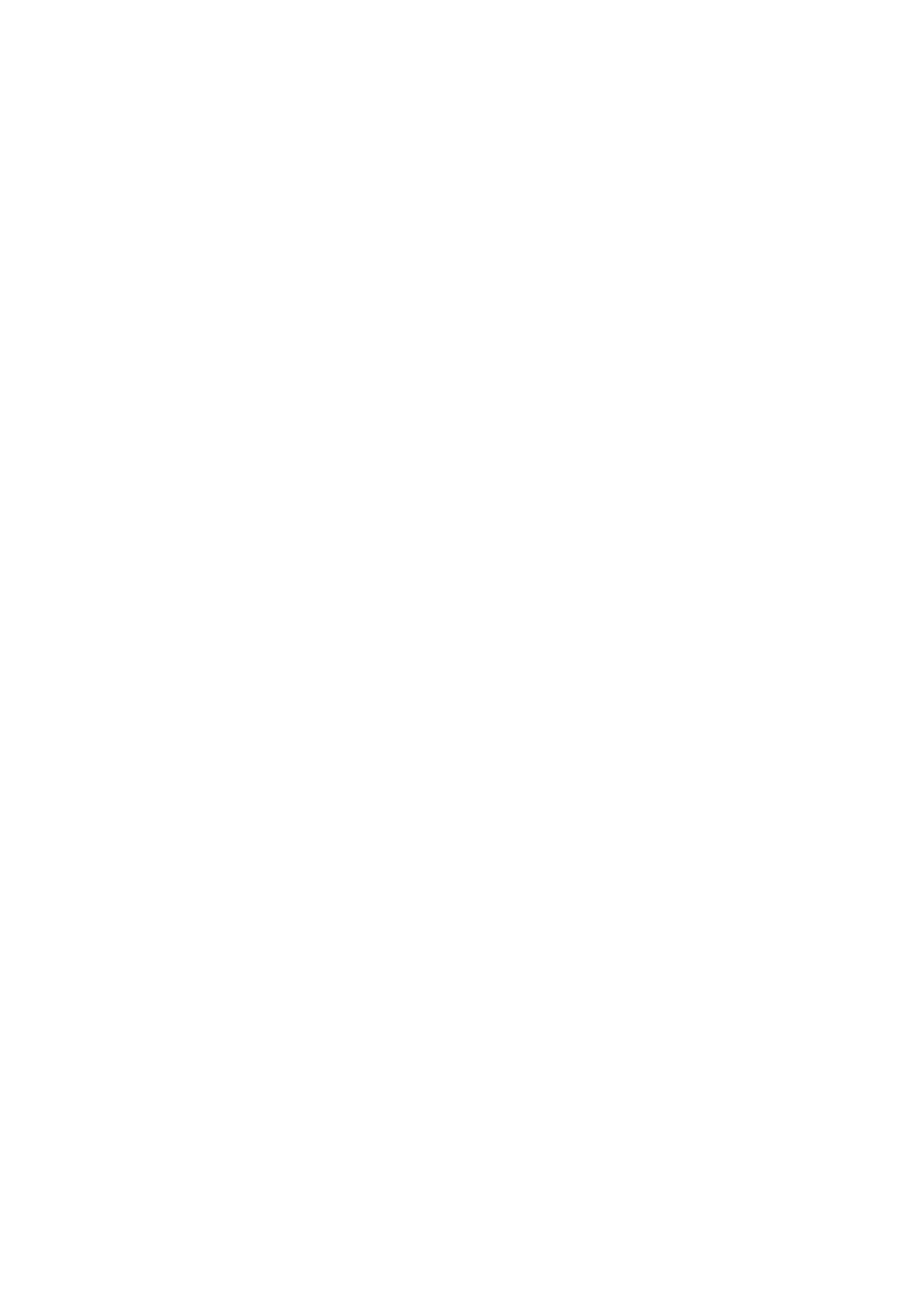*I certify that this public bill, which originated in the Legislative Assembly, has finally passed the Legislative Council and the Legislative Assembly of New South Wales.*

> *Clerk of the Legislative Assembly. Legislative Assembly, Sydney, , 2010*



New South Wales

# **Children and Young Persons (Care and Protection) Amendment Bill 2010**

Act No , 2010

An Act to amend the *Children and Young Persons (Care and Protection) Act 1998* to make further provision in respect of the care and protection of, and the provision of services to, children and young persons; and for other purposes.

*I have examined this bill and find it to correspond in all respects with the bill as finally passed by both Houses.*

*Assistant Speaker of the Legislative Assembly.*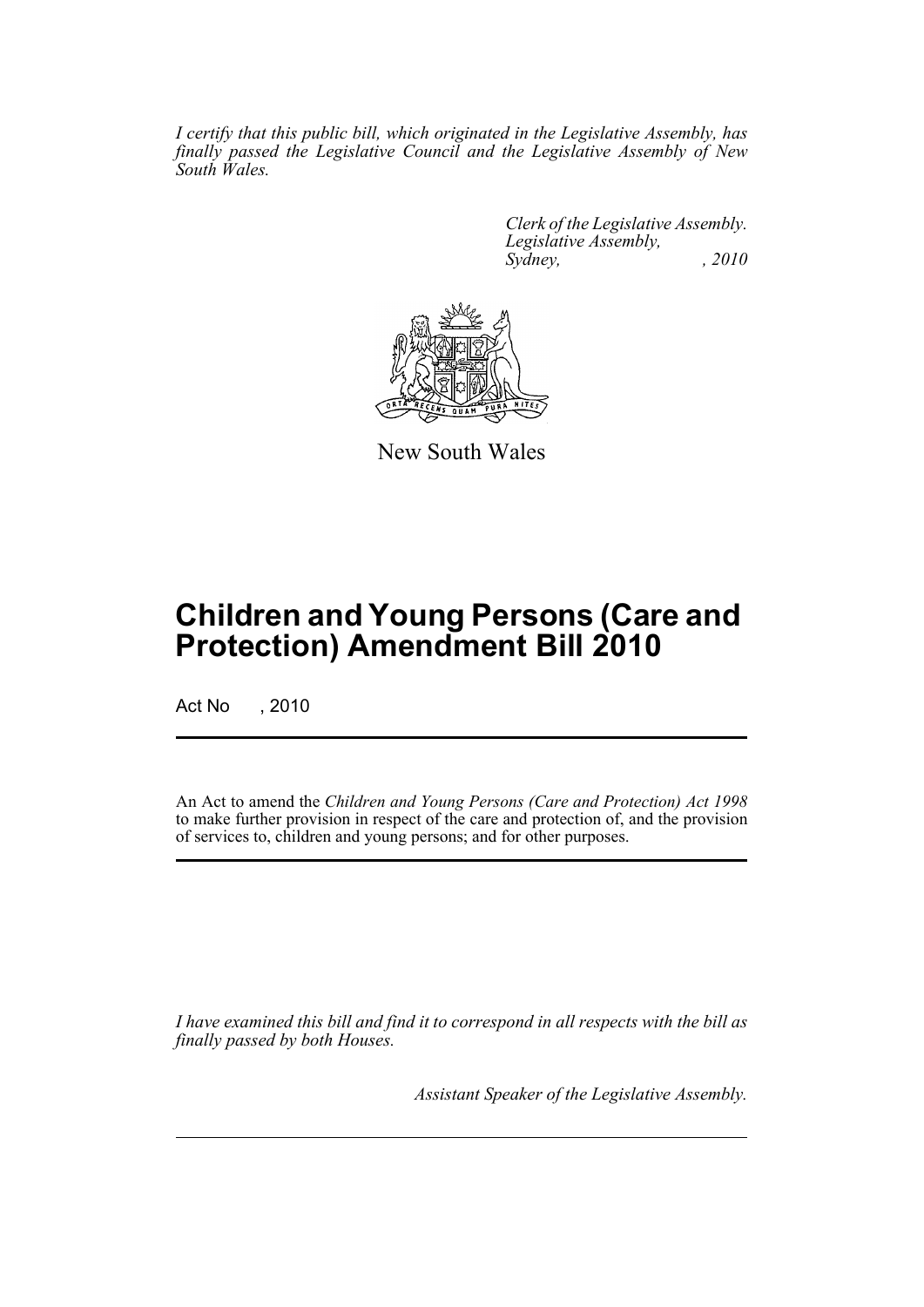#### <span id="page-3-0"></span>**The Legislature of New South Wales enacts:**

#### **1 Name of Act**

This Act is the *Children and Young Persons (Care and Protection) Amendment Act 2010*.

### <span id="page-3-1"></span>**2 Commencement**

- (1) Subject to subsection (2), this Act commences on a day or days to be appointed by proclamation.
- (2) Schedule 1 [22] commences on the date of assent to this Act.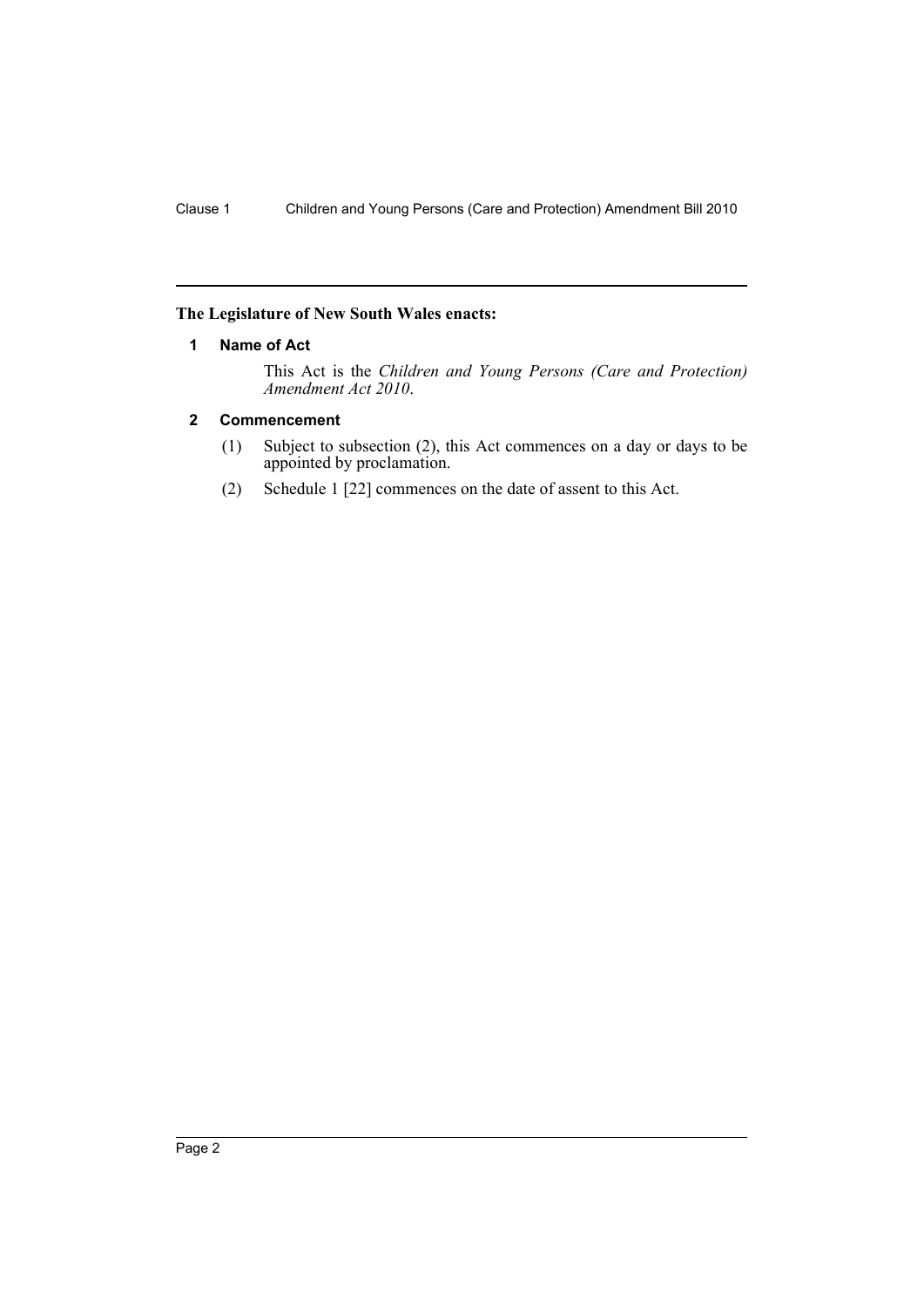Amendment of Children and Young Persons (Care and Protection) Act 1998 No 157 Schedule 1

## <span id="page-4-0"></span>**Schedule 1 Amendment of Children and Young Persons (Care and Protection) Act 1998 No 157**

#### **[1] Section 29 Protection of persons who make reports or provide certain information**

Omit section 29 (1) (d). Insert instead:

- (d) the report, or evidence of its contents, is not admissible in any proceedings (including any appeal arising from those proceedings), other than the following:
	- (i) care proceedings in the Children's Court,
	- (ii) proceedings in relation to a child or young person under the *Family Law Act 1975* of the Commonwealth,
	- (iii) proceedings in relation to a child or young person before the Supreme Court or the Administrative Decisions Tribunal,
	- (iv) proceedings before the Victims Compensation Tribunal or the Guardianship Tribunal,
	- (v) proceedings under the *Coroners Act 2009*, and

#### **[2] Section 29 (4A) (a)**

Omit "serious offence alleged to have been committed against".

Insert instead "serious offence or reportable conduct alleged to have been committed or done against".

#### **[3] Section 29 (4B) (a) and (4C) (b)**

Insert "or reportable conduct" after "serious offence" wherever occurring.

#### **[4] Section 29 (6)**

Insert in alphabetical order:

#### *reportable conduct* means:

- (a) reportable conduct within the meaning of section 33 (1) of the *Commission for Children and Young People Act 1998*, or
- (b) conduct occurring elsewhere than in New South Wales that, if occurring in New South Wales, would be reportable conduct under paragraph (a).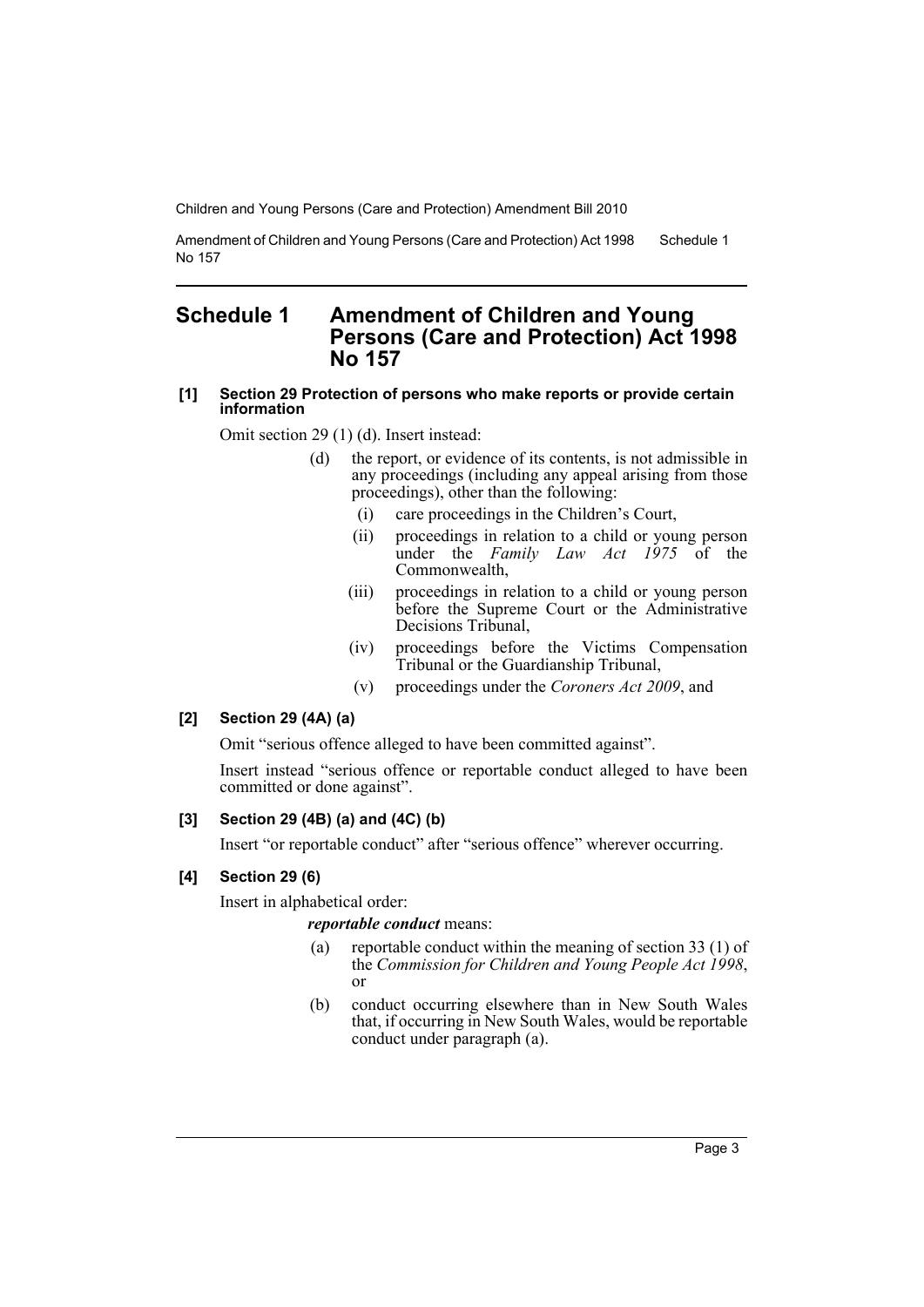Schedule 1 Amendment of Children and Young Persons (Care and Protection) Act 1998 No 157

*serious offence* means:

- (a) a serious indictable offence within the meaning of the *Crimes Act 1900*, or
- (b) an offence committed elsewhere than in New South Wales that, if committed in New South Wales, would be an offence under paragraph (a).

#### **[5] Section 38 Development and enforcement of care plans**

Insert after section 38 (2):

- (2A) Any such order may be made by the Children's Court without the need for a care application under Part 2 of Chapter 5 and without the need to be satisfied of the existence of any of the grounds under section 71 if the Court is satisfied that:
	- (a) the proposed order will not contravene the principles of this Act, and
	- (b) the parties to the care plan understand its provisions and have freely entered into it, and
	- (c) in the case of a party other than the Director-General, the party has received independent advice concerning the provisions to which the proposed order will give effect.

#### **[6] Section 45 Application to Children's Court for care order**

Omit "the Director-General must, no later than 72 hours after the removal or assumption of care responsibility, make a care application" from section  $45(1)$ .

Insert instead "the Director-General must make a care application".

#### **[7] Section 45 (1A)**

Insert after section 45 (1):

(1A) The care application must be made within 3 working days after the day (the *relevant day*) on which the removal or assumption of care responsibility occurs. If this would permit the care application to be made more than 5 days after the relevant day, the application must instead be made no later than on the fifth day after the relevant day or (if the fifth day is not a working day) no later than the first working day after that fifth day. A *working day* is any day that is not a Saturday, Sunday or public holiday.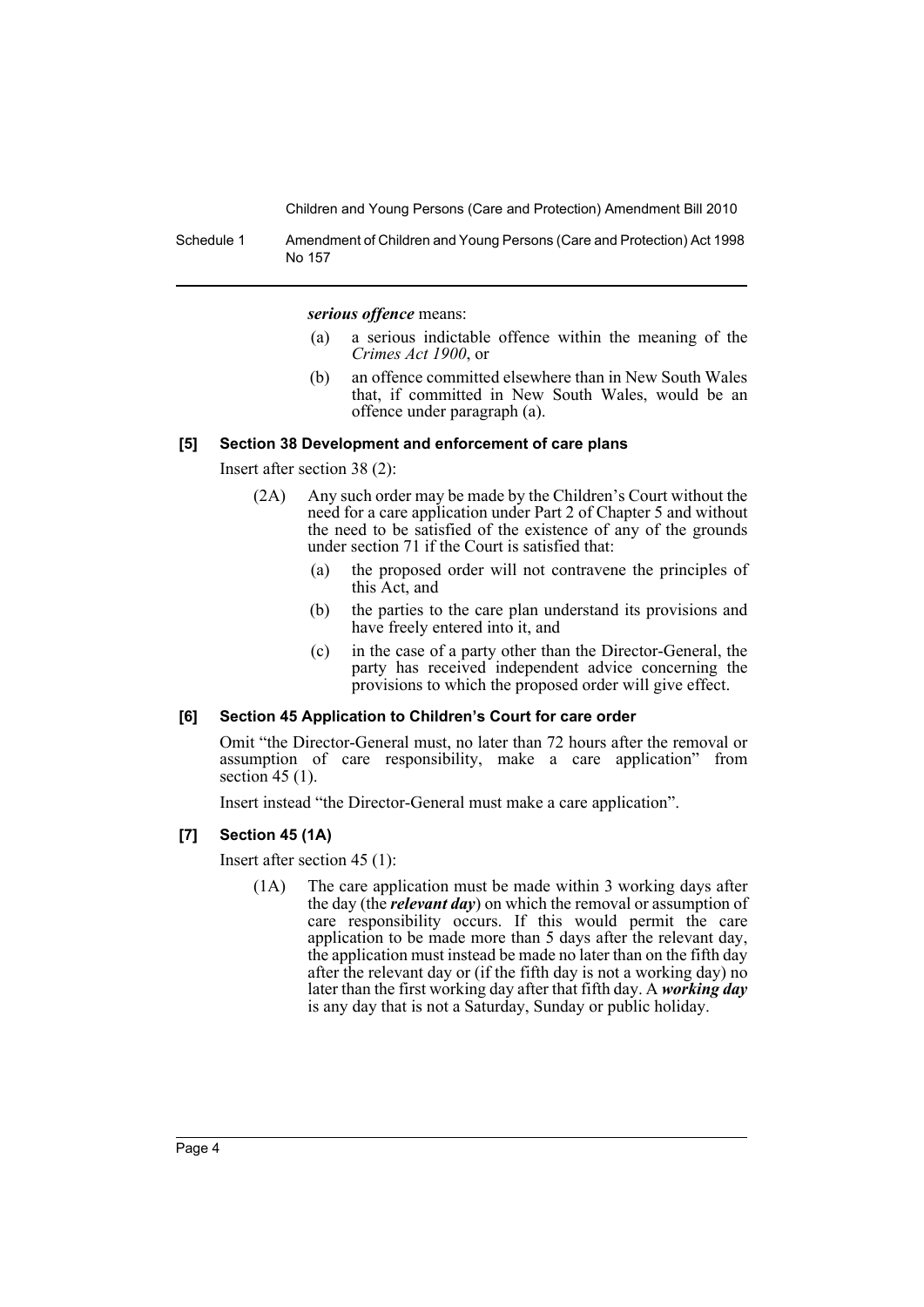Amendment of Children and Young Persons (Care and Protection) Act 1998 No 157 Schedule 1

#### **[8] Section 105 Publication of names and identifying information**

Omit "section 11" from the Note to the section. Insert instead "section 15A".

#### **[9] Section 135C**

Omit the section. Insert instead:

#### **135C Voluntary out-of-home care**

- (1) *Voluntary out-of-home care* is out-of-home care in respect of a child or young person that is arranged by a parent of the child or young person, but does not include:
	- (a) out-of-home care that is provided by an individual in a private capacity, or
	- (b) out-of-home care that is provided outside New South Wales.
- (2) Out-of-home care is provided by an individual *in a private capacity* if it is provided by an individual who is not acting on behalf of, or pursuant to an arrangement with, a body or organisation.

#### **[10] Section 156 Preliminary**

Insert "or arranges" after "provides" in paragraph (b) of the definition of *relevant agency* in section 156 (1).

#### **[11] Section 156 (2) (a)**

Omit the paragraph. Insert instead:

(a) arrangements for voluntary out-of-home care, and

#### **[12] Sections 156A and 156B**

Omit section 156A. Insert instead:

#### **156A Provision of voluntary out-of-home care**

- (1) A child or young person must not remain in voluntary out-of-home care for more than a total of 90 days in any period of 12 months unless the care is:
	- (a) provided by or supervised by a designated agency, or
	- (b) supervised by the Children's Guardian.
- (2) A child or young person must not remain in voluntary out-of-home care for more than a total of 180 days in any period of 12 months unless the designated agency responsible for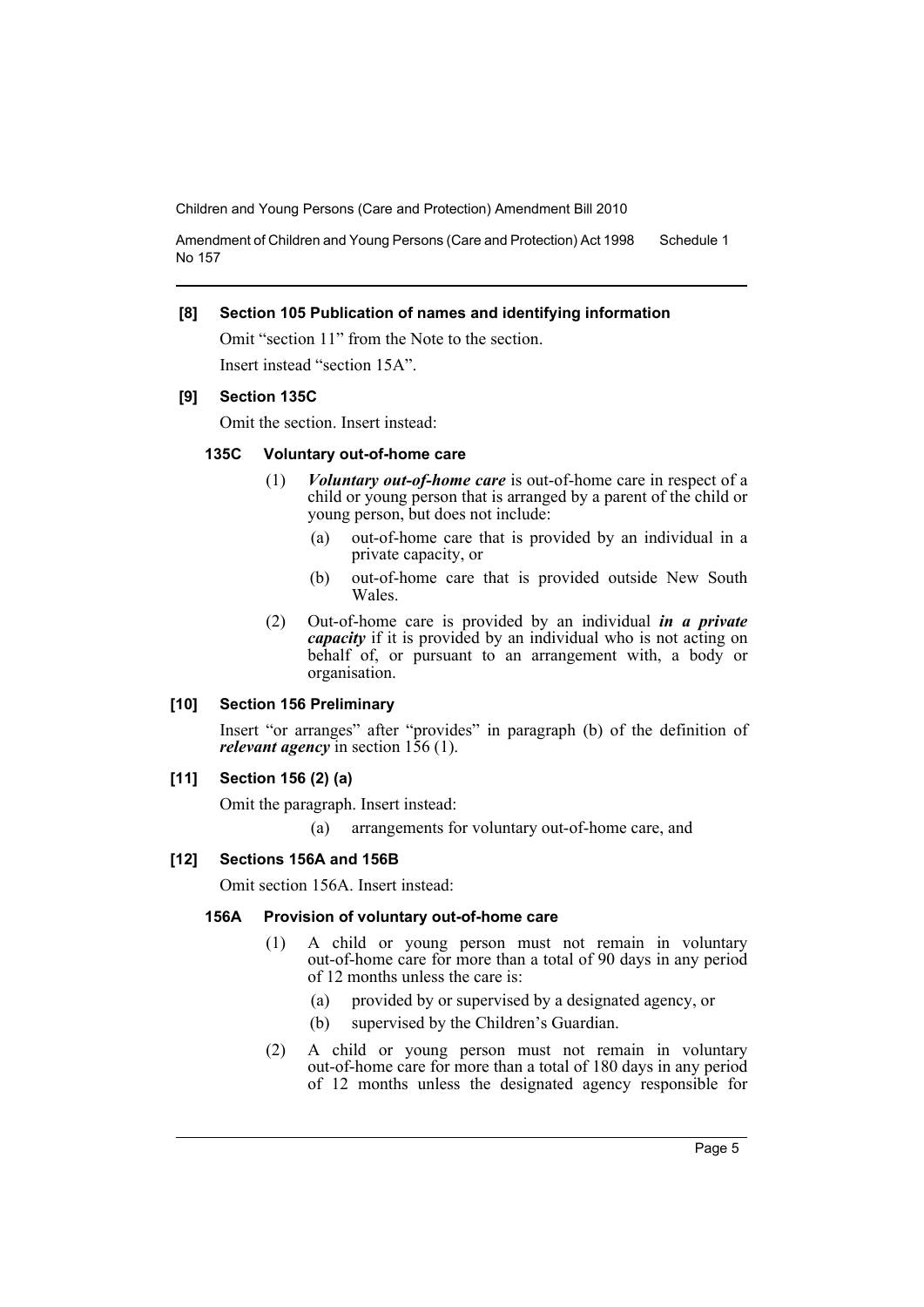Schedule 1 Amendment of Children and Young Persons (Care and Protection) Act 1998 No 157

> providing or supervising the care of the child or young person, or the Children's Guardian, has ensured that a plan has been prepared that meets the needs of the child or young person under the arrangement.

- (3) A child or young person is, for the purposes of Parts 2 and 3 of Chapter 3, taken to be at risk of significant harm if:
	- (a) the child or young person remains in voluntary out-of-home care in contravention of subsection (1) or (2), and
	- (b) the Children's Guardian has determined, in accordance with any guidelines issued by the Director-General for the purposes of this section, that the contravention is significant.
- (4) The Children's Guardian is to formulate intake procedures and procedures relating to assessments and inter-agency co-ordination in order to ensure:
	- (a) that children and young persons are not placed in voluntary out-of-home care if adequate services can be provided to enable them to remain with their families, and
	- (b) that proper case planning occurs for all children and young persons placed in voluntary out-of-home care.

#### **156B Restrictions on who may provide or arrange voluntary out-of-home care**

- (1) A person must not provide voluntary out-of-home care for a child or young person unless the person is:
	- (a) a relevant agency, or
	- (b) an individual who is authorised by a relevant agency or the Children's Guardian to provide voluntary out-of-home care.
- (2) A person, other than a relevant agency or the Children's Guardian, must not:
	- (a) arrange with a parent of a child or young person for the child or young person to be placed in voluntary out-of-home care, or
	- (b) advertise or hold himself, herself or itself out as being willing to arrange for a child or young person to be placed in voluntary out-of-home care.

Maximum penalty: 200 penalty units.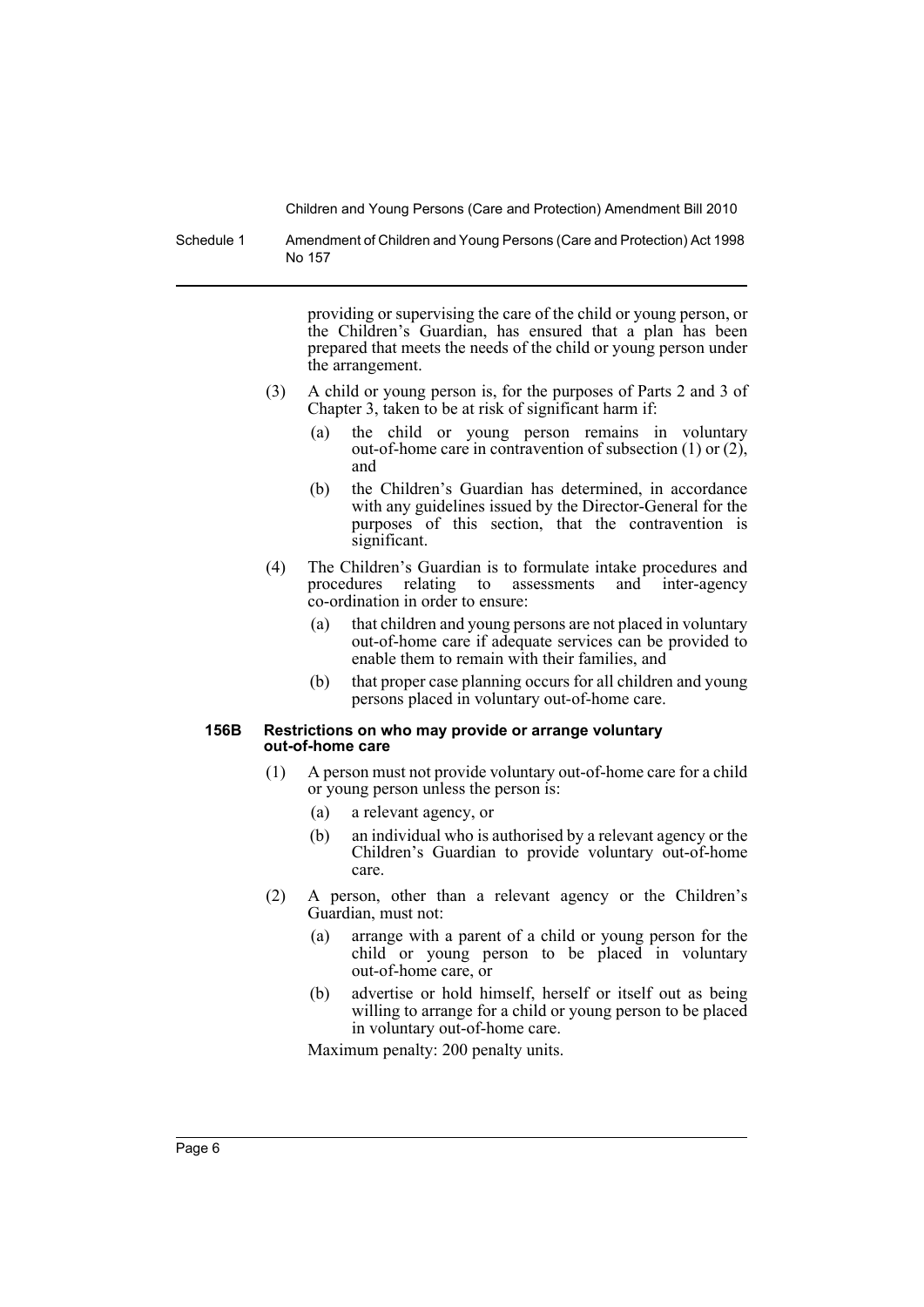Amendment of Children and Young Persons (Care and Protection) Act 1998 No 157 Schedule 1

#### **[13] Section 158 Physical restraint of child or young person**

Omit section 158 (1). Insert instead:

(1) This section applies if, in the opinion of the relevant carer of a child or young person, the child or young person is behaving in such a manner that, unless restrained, he or she might seriously injure himself or herself or another person.

#### **[14] Section 158 (2)**

Omit "the parent or the authorised carer". Insert instead "the relevant carer".

#### **[15] Section 158 (5)**

Omit "parent or an authorised carer". Insert instead "relevant carer".

#### **[16] Section 158 (6)**

Insert after section 158 (5):

- (6) In this section, the *relevant carer* of a child or young person means:
	- (a) a parent of the child or young person, or
	- (b) the authorised carer of the child or young person, or
	- (c) a person who is providing voluntary out-of-home care in respect of a child or young person.

#### **[17] Section 161 Financial assistance for children and young persons in out-of-home care**

Insert after section 161 (3):

- (4) For the purposes of this section, *out-of-home care* is taken to include residential care and control of a child or young person that is provided:
	- (a) by a relative of the child or young person who has, pursuant to an order of the Children's Court, parental responsibility for the child or young person at a place other than the usual home of the child or young person, or
	- (b) by a person in accordance with an emergency care and protection order made under section 46.

#### **[18] Section 168 Access to personal information**

Omit "child or young" from section 168 (1) and (3), wherever occurring.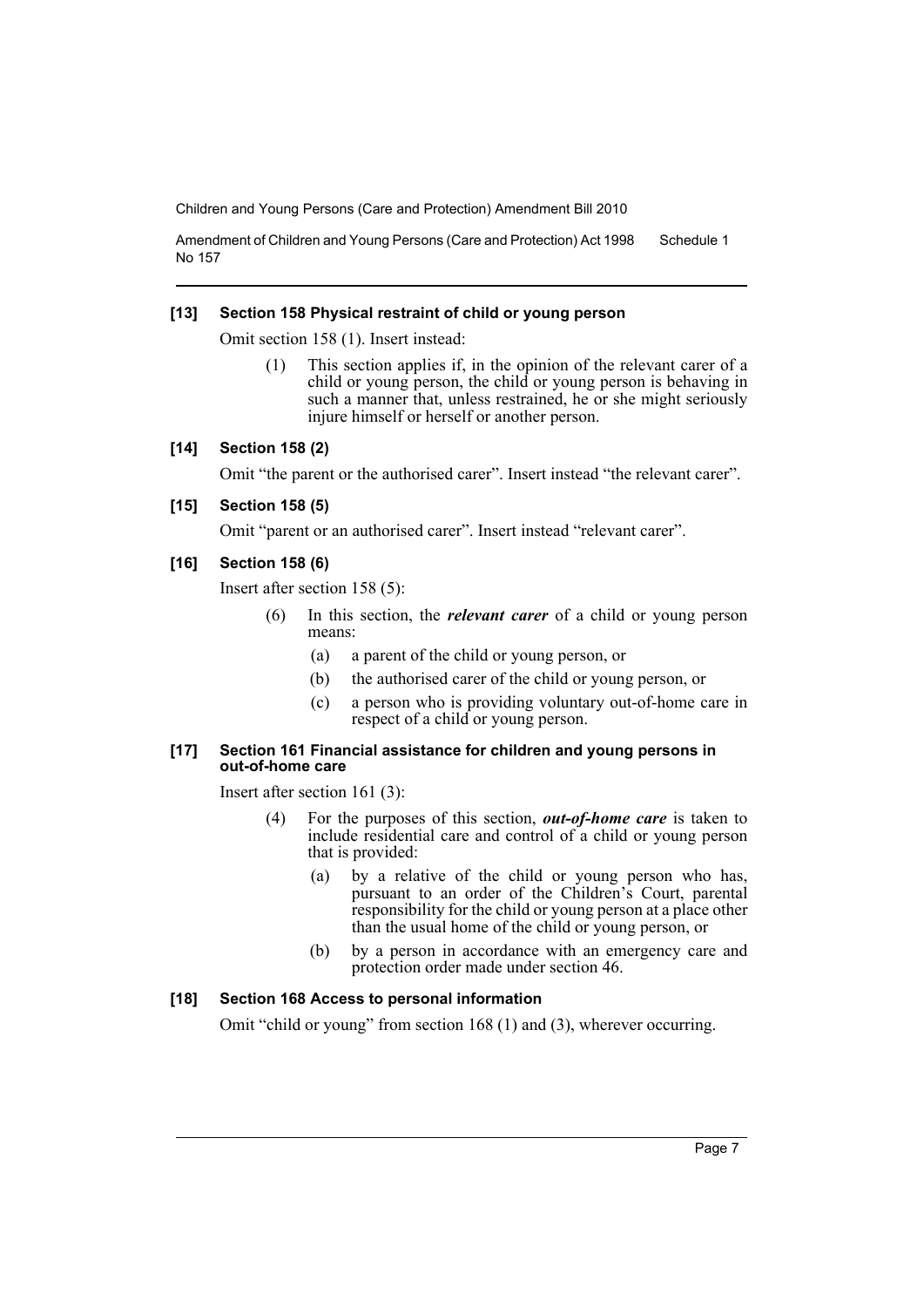Schedule 1 Amendment of Children and Young Persons (Care and Protection) Act 1998 No 157

#### **[19] Section 168 (2)**

Omit "child or young person".

Insert instead "person seeking access to information".

#### **[20] Section 181 Functions relating to out-of-home care**

Insert after section 181 (1) (e):

(f) to register organisations that provide or arrange voluntary out-of-home care and to monitor their responsibilities under this Act and the regulations.

#### **[21] Section 185 Provision and exchange of information**

Insert at the end of paragraph (c) of the definition of *prescribed person* in section 185 (6):

- , or
- (d) a relevant agency within the meaning of section 156.

#### **[22] Section 220 Regulations**

Omit section 220 (a). Insert instead:

- (a) the probity checks that may be made on the following:
	- (i) a person who is involved in the control and management of a licensee or proposed licensee,
	- (ii) a person who is involved in the control and management of the majority shareholder corporation of a licensee or proposed licensee,
	- (iii) a person who is, or who is proposed to be, an authorised supervisor for a children's service,

#### **[23] Section 241 Powers exercisable on entry and inspection**

Insert after section 241 (1):

(1A) A person who is authorised under this Act or the regulations, or under a search warrant issued under this Act, to search for, apprehend or remove a person in or from any premises or place may take such photographs and films, and audio, video and other recordings, as the person considers necessary.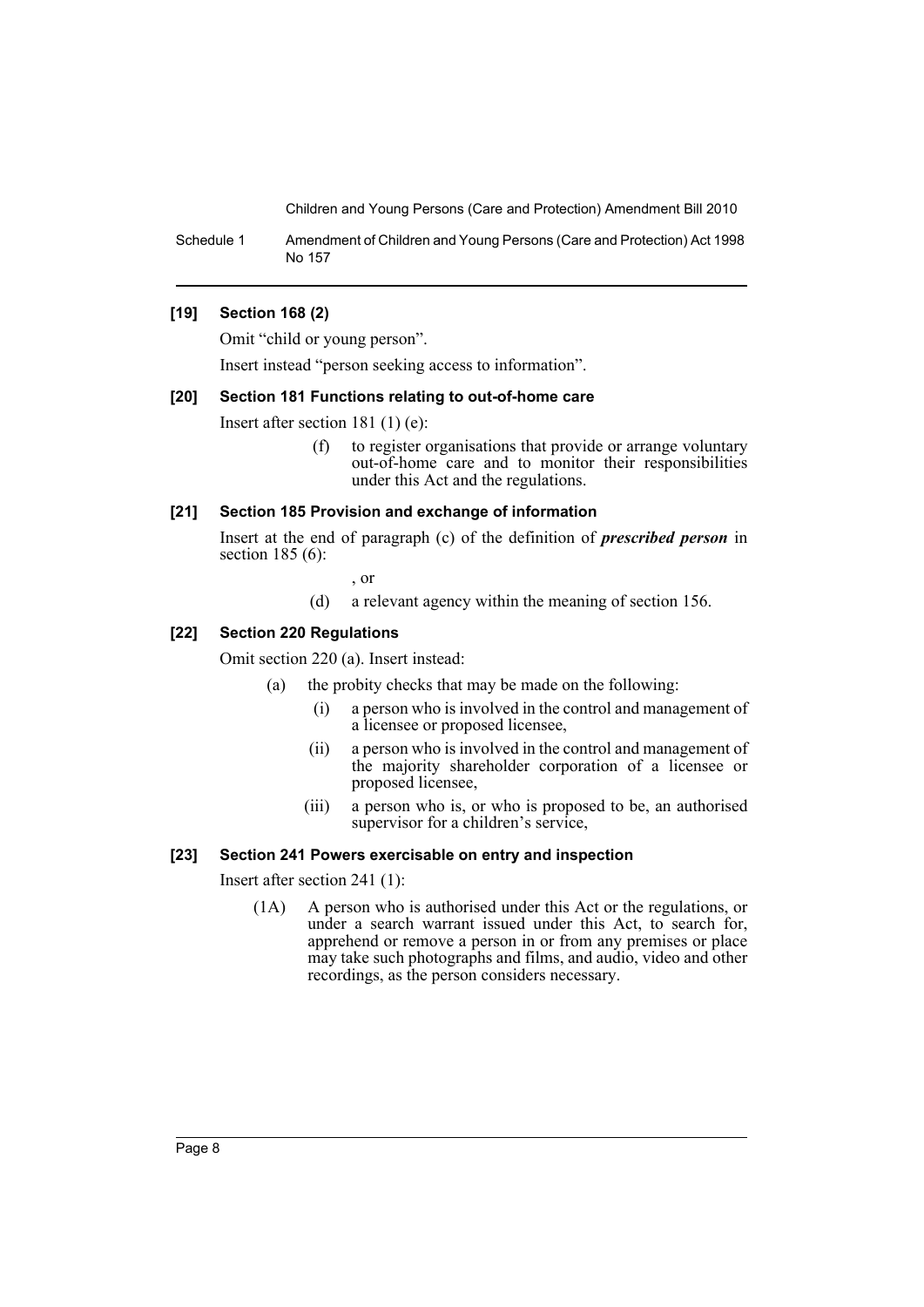Amendment of Children and Young Persons (Care and Protection) Act 1998 No 157 Schedule 1

#### **[24] Section 245 Decisions that are reviewable by Administrative Decisions Tribunal**

Insert after section 245 (1A):

- (1B) For the avoidance of doubt, subsection (1) (c) does not extend to any decision in relation to:
	- (a) the preparation of a permanency plan, or
	- (b) the enforcement of a permanency plan that has been embodied in, or approved by, an order or orders of the Children's Court.

#### **[25] Section 245I Commonwealth agencies**

Insert after section 245I (a):

(a1) the Family Court of Australia,

#### **[26] Schedule 3 Savings, transitional and other provisions**

Insert in appropriate order in clause 1 (1):

*Children and Young Persons (Care and Protection) Amendment Act 2010*

#### **[27] Schedule 3**

Insert at the end of the Schedule with appropriate Part and clause numbering:

# **Part Provision consequent on enactment of Children and Young Persons (Care and Protection) Amendment Act 2010**

#### **Provision of voluntary out-of-home care**

A child or young person who was, immediately before the substitution of section 156A by the *Children and Young Persons (Care and Protection) Amendment Act 2010*, in voluntary out-of-home care is taken for the purposes of that section to have been placed in voluntary out-of-home care on the date of substitution of that section.